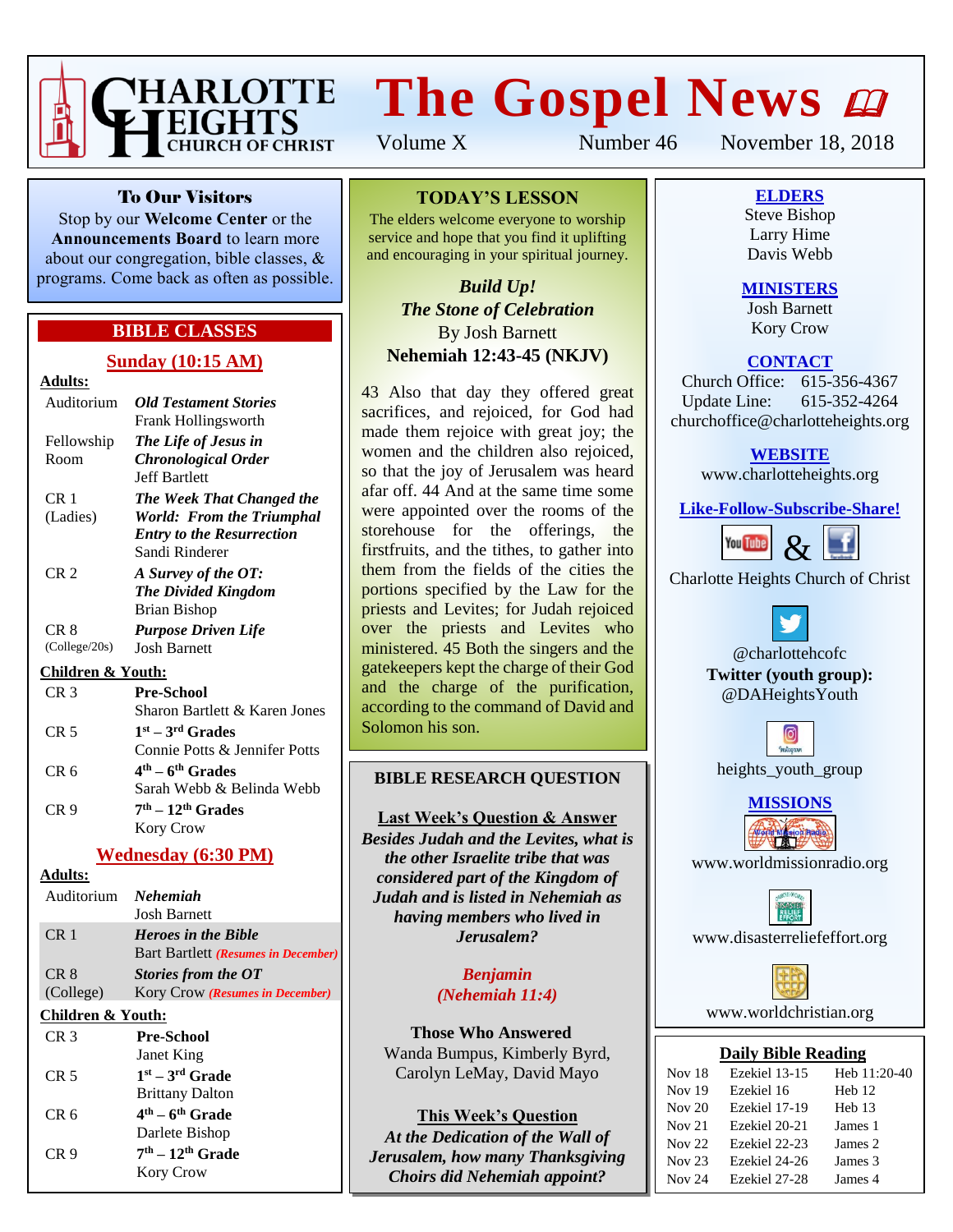### **To Be Known By Joy**

I read of a counselor advising her clients to wear their wedding attire whenever in the relationship. The reason was to reignite the joy by wearing the clothes worn on the wedding day. For most people, this is a happy, joyful day. Over time, how we felt on that day can be forgotten as we endure things in our marriages. Sometimes it's not about wearing the dress but having it out as a strong visible presence of that special moment. We know the fairy tale ending. They all lived happily ever after. This isn't so true in the real world.



What about our relationship in the Lord? Paul said, "For all of you who were baptized into Christ have clothed yourselves with Christ" (Galatians 3:27). Do you remember the joy you had when you became a Christian? Do you still have that joy or has this world taken it from you? Every week we assemble together to remember Christ and rejoice because of Him.

In the  $12<sup>th</sup>$  chapter of Nehemiah, we find the citizens of Jerusalem rejoicing "because God had given them great joy" (12:43). The Bible says that the sound of rejoicing in Jerusalem could be heard far away (12:43). Shouldn't the Lord's church be known for joy? We rejoice because God has given us great joy through Jesus Christ. Doesn't that make you smile and be grateful for what we have? We enjoy a blessing much greater than a rebuilt wall. We enjoy the blessings of a blood-bought church. May we sing out and live out our joy because of God. This is the key then and today. Our joy is not based on circumstances. I don't have joy over a diagnosis or difficult trial.

Our joy is based on the condition of God and His awesome Word and Will. May we be a church known for our joy.

In Him,

#### Josh Barnett

### **Upcoming Events**

**Friday Night Singing - November 23** *No Singing – Thanksgiving Week*

> **Building Work Day November 24 (8:00-12:00)** *See Details*

**Dinner & A Movie - November 24 (6:00)** *Please Sign Up in the Foyer*

**2019 Ladies Day Planning Meeting November 25 (4:00)** *See Details*

**CARE Team – November 25** After the Sunday Night Services Please bring food.

**Bordeaux Hospital – December 2** Come and help us transport the patients to their worship service.

**Ladies Christmas Party – December 3** *See Page 3*

**Breakfast with Santa – December 8** *See Page 3*

**Mission Sunday - December 9** *See Details*

**Church-Wide Christmas Party December 9 – After Evening Services** *Details Coming Soon*

### Ladies Bible Class

Ladies Bible Class will not meet this week due to the Thanksgiving Holidays.

### 2019 Monthly Assignments

The 2019 Monthly Assignment sheet is in on the table in the foyer. **Please consider signing up to help serve in 2019.**



# 2019 Ladies Day – April

Plans are being made for our 2019 Ladies Day in April.



We will have a planning meeting for all Ladies of the congregation on 11/25/2018 at 4:00.

### Mission Sunday December 9

Sunday, December 9<sup>th</sup>, has been designated as our Mission Sunday. We will have 2 guest speakers during our Sunday School, and all Adult Classes will remain in the auditorium. • **Ed Short** – World Christian Broadcasting

• **Tom Seals** – Military Ministry

### Building Work Day November 24 (8:00-12:00)

Please join us for a Building Work Day. We will focus on the following:

- General Upkeep around the property (Shrubs, Trees, etc.)
- Cleaning the House
- Organization of areas around the building

## Happy Thanksgiving!

**Remember to count your blessings this week as you celebrate the Thanksgiving Holiday.**

**May everyone enjoy a Safe and Happy Thanksgiving with family and friends.**

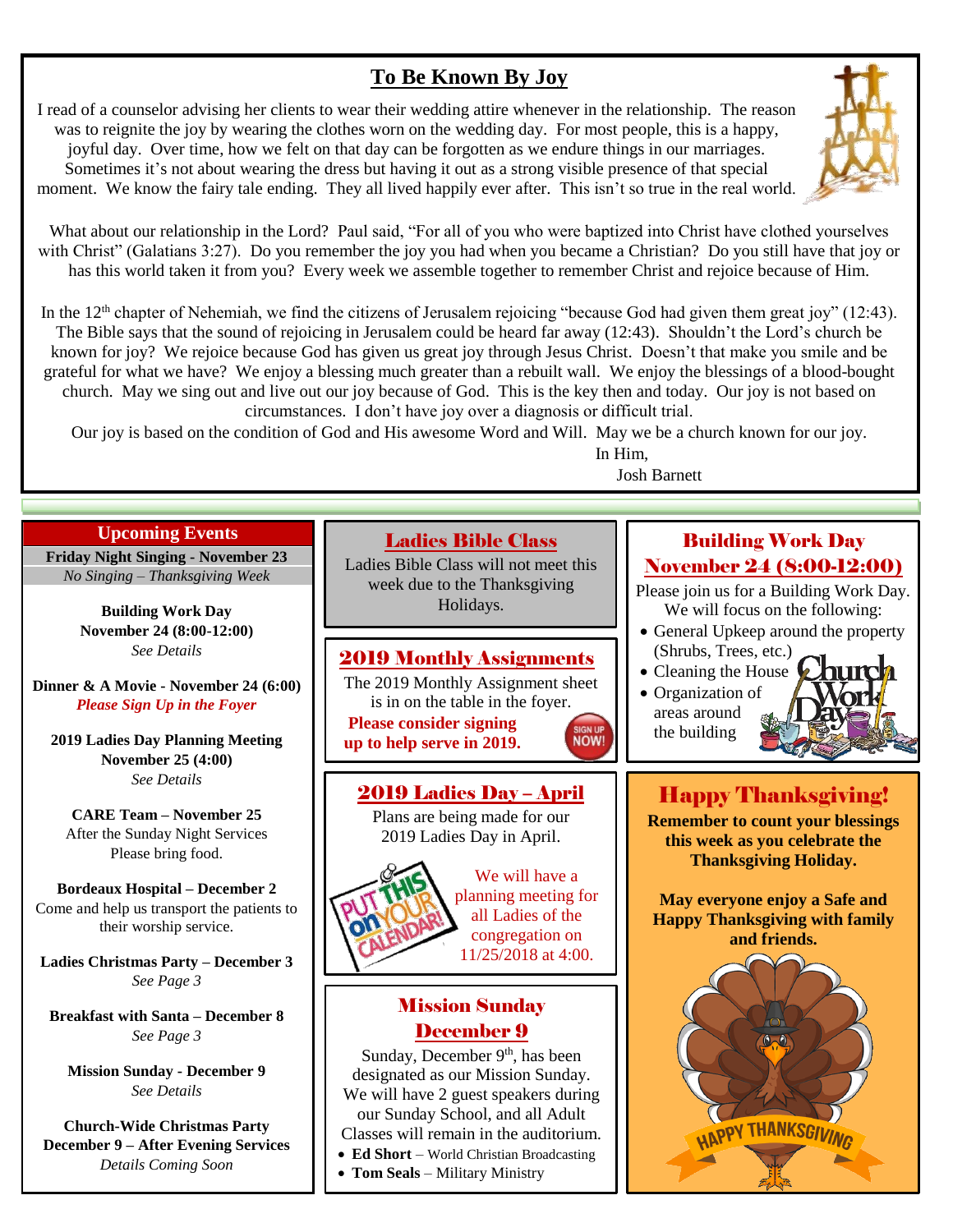

*Two are better than one, Because they have a good reward for their labor. 10 For if they fall, one will lift up his companion. But woe to him who is alone when he falls, For he has no one to help him up. 11 Again, if two lie down together, they will keep warm; But how can one be warm alone? 12 Though one may be overpowered by another, two can withstand him. And a threefold cord is not quickly broken.*

#### **-- Ecclesiastes 4:9-12**

This is one of my favorite passages. It speaks to the value of friendship. There is an old saying that says "no man is an island", and that is true especially in the church. We are better together. God, Himself, is relational. He is a Trinity, and He created man in His image and then said that it was not good for man to be alone. Jesus even had 12 apostles who were with Him throughout His ministry on earth. What a blessing friendship is. In visiting with Josh, I have gotten to know, and gotten to know better so many members. It has been wonderful, and I am thankful for what each of you at this congregation means to me. I have also been blessed to get to know Josh better, and I am thankful for that friendship as well. Finally, what a friend we have in Jesus, that He was willing to die for us.

**This week be thankful for your friends.**

- Kory

#### **UPCOMING EVENTS**

**Sunday Night Devo November 25 – After Evening Services**

> **Christmas Caroling December 16 – Afternoon** *Everyone is invited to join us.*



**Christmas Party December 16 – After Evening Services**

### IMPACT Corner

As noted the last two weeks, our focus in the **IMPACT** corner this month is on "giving". In our study of Nehemiah, we have covered many aspects, but last week Kory provided a great lesson on Participation. Josh followed up on Wednesday night looking at Nehemiah 11 where it was noted that many nameless people were participating. This is also noted in Hebrews 11 and is something we often forget. Not everyone that makes an **IMPACT** is in the forefront. Many people **IMPACT** our lives in small ways that nobody else sees, and sometimes we might not even see it. It could be a card or note of encouragement, phone call, or even just a brief friendly conversation. So, this week we say thank you to all the nameless people who do the small things or work behind the scenes to make an **IMPACT** on our

congregation, the community, and beyond. We may not see or know the work being done, but God does, which is what matters.





It's going to be so exciting that

"It Gives Me GoosebumpsI"

Each week, the Goosebumps family must figure out a clue to a Bible story in **Goosebumps Memor** in order to collect another key to unlock one of the locks on the Old Goosebumps Treasure Chest. Once they unlock them all, we'll see what is waiting inside.

Last week, they solved the  $4<sup>th</sup>$  clue & removed another lock. *The 3 of them stood when the music played. No one knows if they were afraid. It did not matter what would transpire. They were thrown into a Furnace of FIRE.*

The clue was about the Shadrach, Meshach, and a billy-goat … I mean Abednego & the Fiery Furnace. We learned that **We Can't Be Afraid to Stand Up for What's Right**.

**This Week's Bible Clue is:** *He joined Jesus on a stormy night. Walking on water was a scary sight. Why he sank was no surprise. He didn't watch Jesus with his \_ \_ \_ \_.*



### Ladies Christmas Party Monday, December 3 (6:00)

All ladies of the congregation are invited to attend. Food will be provided. Please bring a \$10 to \$15 gift. See Rachel Bartlett or Emilie Crow for questions.



*Please sign the list in the foyer, if you plan to attend.*



### Breakfast with Santa December 8 (8:30)

Merry Grinchmas! Join us for **Christmas in Whoville**!

Breakfast! Games! Crafts! And, we have even scheduled a special appearance by **Santa Claus**, himself!

**"But The Book of Who says this too: '***No matter how different a Who may appear, he will always be welcome with holiday cheer***.'"**

-- Cindy Lou Who